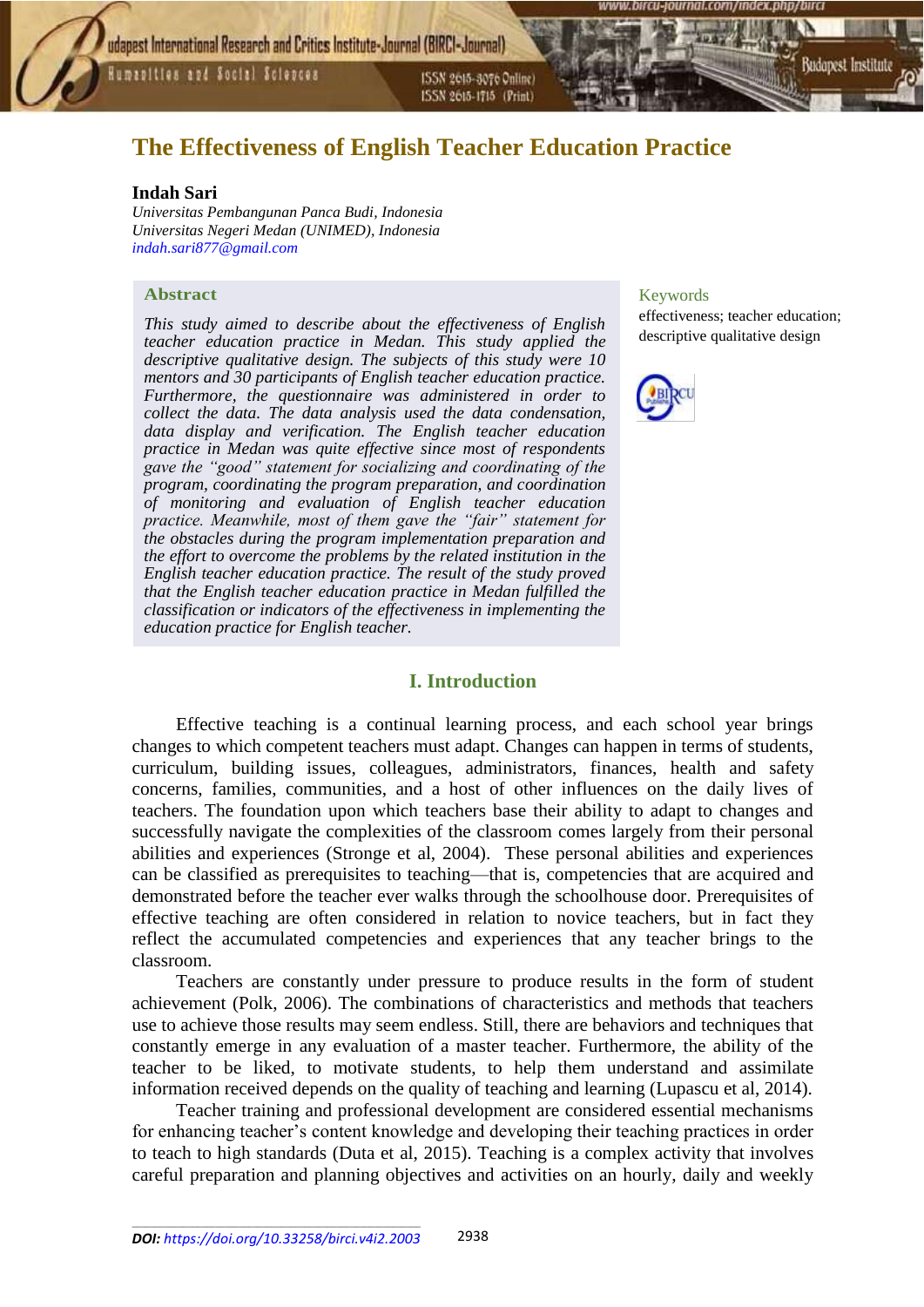basis. In addition, long-term planning ensures coverage of curriculum across a marking period, semester, and year. According to Wang in Bahar et al (2020) Classroom interaction provides students with opportunities to an intensive and structured interaction among them. Furthermore, effective teachers demonstrate high expectations for students and select strategies to propel the students' learning. Teachers have a powerful, long-lasting influence on their students and they directly affect how students learn, what they learn, how much they learn, and the ways in which they interact with one another and the world around them (Stronge, 2018). Teachers must have teaching skills in order to achieve learning goals and students can understand what is conveyed by the teacher (Gultom et al, 2020).

Considering the degree of the teacher's influence, it is important to understand what teachers should do to promote positive results in the lives of students—with regard to school achievement, positive attitudes toward school, interest in learning, and other desirable outcomes. This understanding should be based both on what experts and stakeholders think teachers should do and on what educational research has shown to be significant in the preparation and practice of effective teachers. Moreover, Mohammaditabar et all (2019) found that perceptions of qualities of a good language teacher may be influenced by a range of factors.

Educational context, an un-researched factor in respect of the qualities in question entailing three different academic contexts i.e. language institutes, high schools, and universities was the main focus of the current study. The concept of an ideal teacher has been touched upon from different perspectives in western contexts across disciplines (Zhang & Watkins, 2007). Good EFL teachers in the eyes of language teachers as well as learners regardless of factors influencing their perceptions. Therefore, the effective teachers become one factor of students' success in language learning and this study investigated about the effectiveness of English teacher education practice in Indonesia. The problem of the study can be formulated is to describe about how effective the English teacher education practice today is.

# **II. Review of Literature**

# **2.1 The Nature of Effectiveness**

Effectiveness is the capability of producing a desired result or the ability to produce desired output, and when something is deemed effective, it means that it has an intended or expected outcome, or produces a deep, vivid impression. Moreover, Effectiveness can be described as the extent to which the desired level of output is achieved (Scheerens, 2000). Furthermore, Stronge (2018) states that effectiveness is an elusive concept which is considered as the complex task of teaching. In learning, the effectiveness of teacher is one of the demand in order to increase the students' achievement. Furthermore, the teacher has a strong influence on student, determines him to learn, how or what to learn and also he cause interaction between students (Lupascu et al, 2014). Therefore, the ability of the teacher to be liked, to motivate students, to help them understand and assimilate information received depends on the quality of teaching and learning.

Teacher training and professional development are considered essential mechanisms for enhancing teacher's content knowledge and developing their teaching practices in order to teach to high standards. (Duta et al, 2015). Furthermore, teaching is a complex activity that involves careful preparation and planning objectives and activities on an hourly, daily and weekly basis.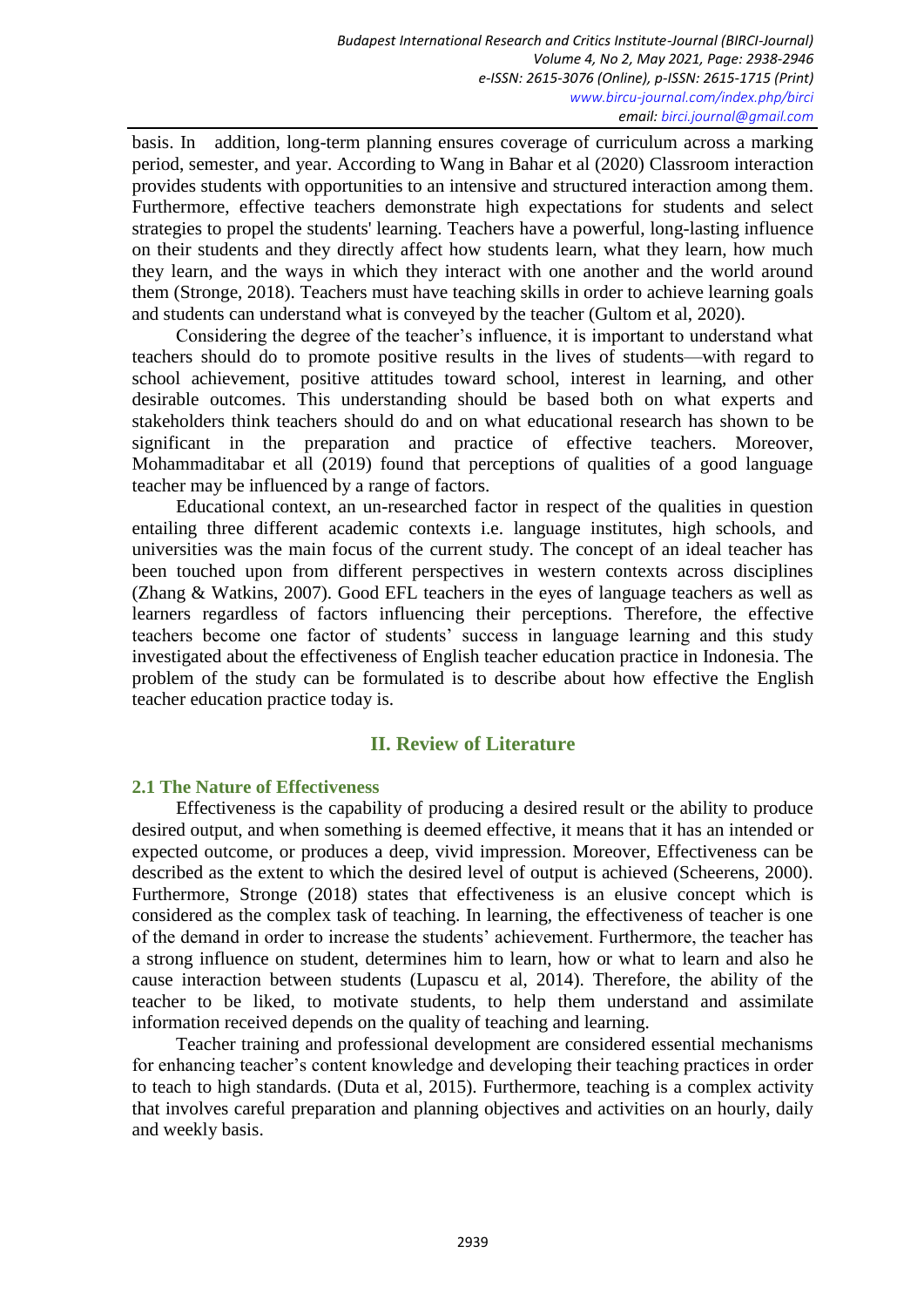#### **2.2 The English Teacher Education Practice**

The English teacher education practice/program is an effort to solve the problems in English learning. The programs are intended to keep practicing teachers up-to-date and or to address the issues which occur in their practical teaching (Madani & Pourmohammadi, 2017). Moreover, teacher must be ready to accept and adapt themselves with many kinds of changes that happen around them (Dewi, 2011). Teacher is demanded to change their function as culture distributor to the students for long life learning (continuous learner). Together with this, teachers training programs and teachers career development also must be changed. Training program, education and development is feedback to need training. Need is process to determine whether training is needed or not. Therefore, training need is the difference of level before attending training with the achievement level after the training which is being the goal. Before doing a program, the analysis of training need is important to be determined following the training domain, i. e. knowledge, attitude and skills of the teachers.

It is important to highlight the role of the program as a necessary response to the development of scientific literacy of students through experimental work practices of teachers in their classrooms. One of the most significant current discussion in applying education teacher practice is to emphasize the difficult and complex responsibility of teachers, and the development of teachers' minds and skill because their contribution to education and the society's morals and values is particularly crucial. Therefore, to enhance teaching effectiveness, there is an essential need of upgrading the staff and teachers' skills and knowledge.

The need for English education teacher practice plays an essential role in successful education reform. It also serves as a bridge between prospective and experienced educators to meet the new challenges of guiding students towards higher standards of learning and self-development. In developing the professionalism status of teachers, it should not run away from the reformation that occurs. The compelling issue regarding English concerns its inevitability as lingua franca in the global village. Certainly, the education program for EFL teacher is globally underscored, given their instrumentality to equip teachers to secure English language learning environment for the students. Wahyuni et al (2019) stated that Speaking as EFL is demanded to belearnedbyall of the learners. It is aparticular way to express an idea to other people, speak without stuttering and establish the unbiased instruction during a communication.

Teacher education programs should be critically scrutinized, adopting a procedure for overall internal evaluation by regularly assessing its strengths and weakness and eliciting suggestions and recommendations for program improvement. To secure the effectiveness of TEFL, TESOL or ELT programs and teacher quality, consistent evaluation is rigorously emphasized (Musset, 2010). Generally, a teacher is perceived as an instrumental figure in the learner's learning process. According to Darling-Hammond (2017), for most of the nations, teaching has been identified to occupy an impressionable position in the education policy. Students' achievement is determined by the quality of teaching. Teacher preparation and development are thus reported as key elements, yielding effective teachers. However, the past few decades have been the years of constant debate concerning the knowledge and skills required to be an effective teacher.

Zeichner, Payne and Brayko (2015), therefore, elaborate on this stating that the issue underpinning the debate regarding teacher education and teacher quality is highly oriented to the scale of knowledge and skills necessitated to promote students' high academic standards. Given its centeredness in the national education policies (Shohel & Banks, 2012), teacher education becomes didactic for the development of teaching quality and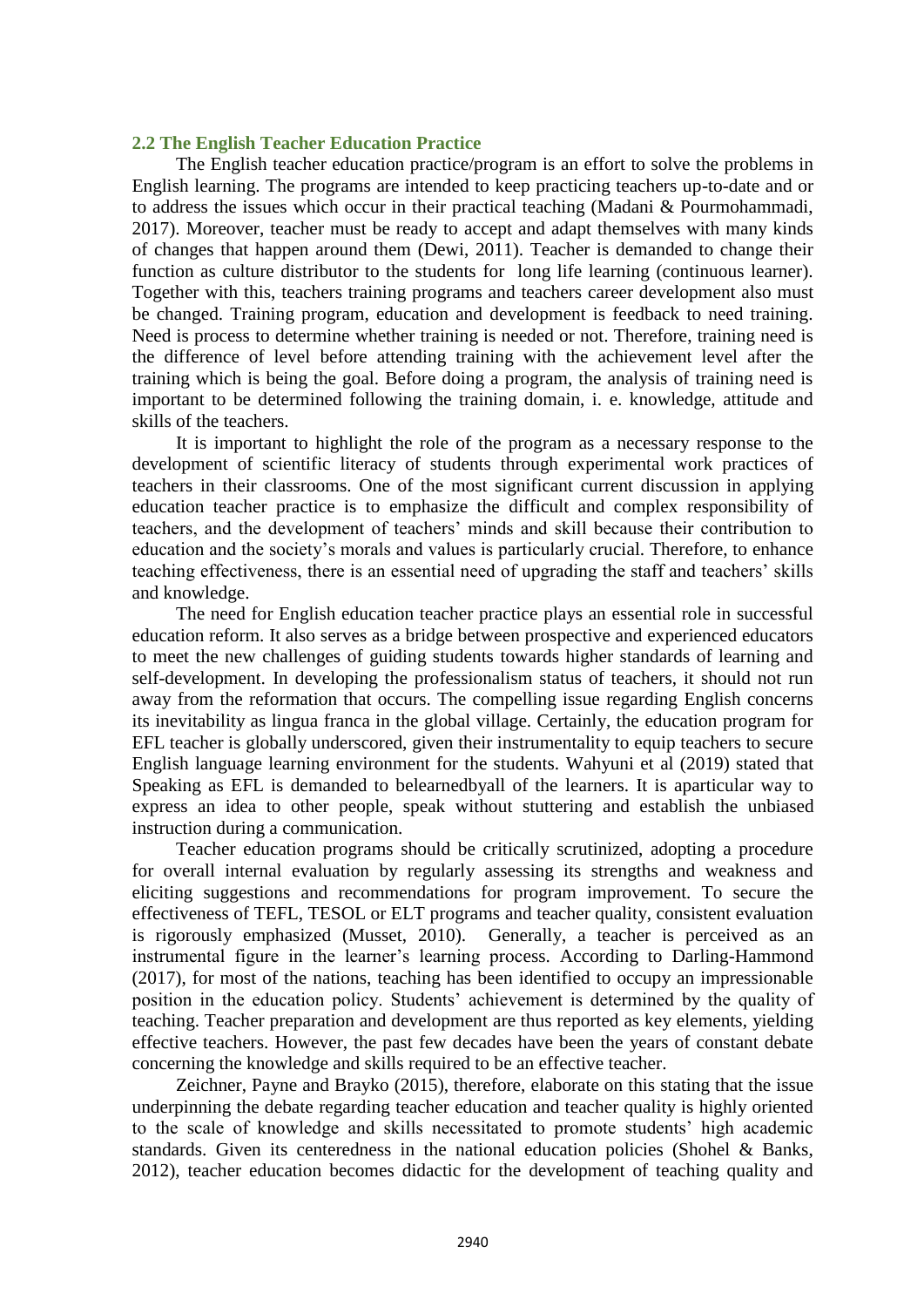students' learning (Karim et al, 2019). As such, it is needless to say that teacher education is quintessential to the teaching profession. Perhaps, that is why the writings over the years pertain extensively about what beginning teachers need to know and be able to do.

In addition, teacher education has been sectionalized over the years and the ones identified according to Zeichner et al (2015) elaboration are college-recommending teacher education and early entry programs. College-recommending teacher education concerns the translations of academic knowledge into practice. In such programs, enrollees learn what and how to teach, and then apply what they have learned in schools. It is blatantly evident that rarely do the candidates in teacher education program experience the synchronization of what is done in the course and field components of the teacher education program. Considering the EFL context, more often than not, teachers experience potential difficulty to incorporate what is learned in their pedagogical practice.

# **2.3 The Indicators of the Effectiveness of English Teacher Education Practice**

The regulation of Ministry of Education and Culture No. 87 (2013) classifies the indicators of the effectiveness of English teacher education practice in Indonesia which can be seen as the following:

- 1. Socializing and coordinating of the program
	- a. Program socialization
	- b. Documents selection
	- c. Online enrollment
	- d. Test and interview
	- e. The announcement of the candidates
- 2. Coordinating the program preparation
	- a. Preparation of program arrangement
	- b. The program implementation
	- c. The program evaluation
- 3. The obstacles during the program implementation
	- a. The appropriateness of participants' competencies in their areas
	- b. The participants' abilities in problem solving in their areas
	- c. The improvement of participants' skills and competencies
- 4. Coordination of monitoring and evaluation of English teacher education practice
	- a. Before monitoring and evaluating implementation
	- b. During monitoring and evaluating implementation
	- c. After monitoring and evaluating implementation
- 5. The effort to overcome the problems by the related institution
	- a. The preparation of English teacher education practice
	- b. The implementation of English teacher education practice

# **III. Research Methods**

# **3.1 Research Design**

This study applied the descriptive qualitative which it is concerned with developing explanations of social phenomena. Furthermore, Hancock, et al (2009) stated that it aims to help people to understand the social world in which they live and why things are the way they are, and it is concerned with the social aspects of the world and seeks to answer questions about.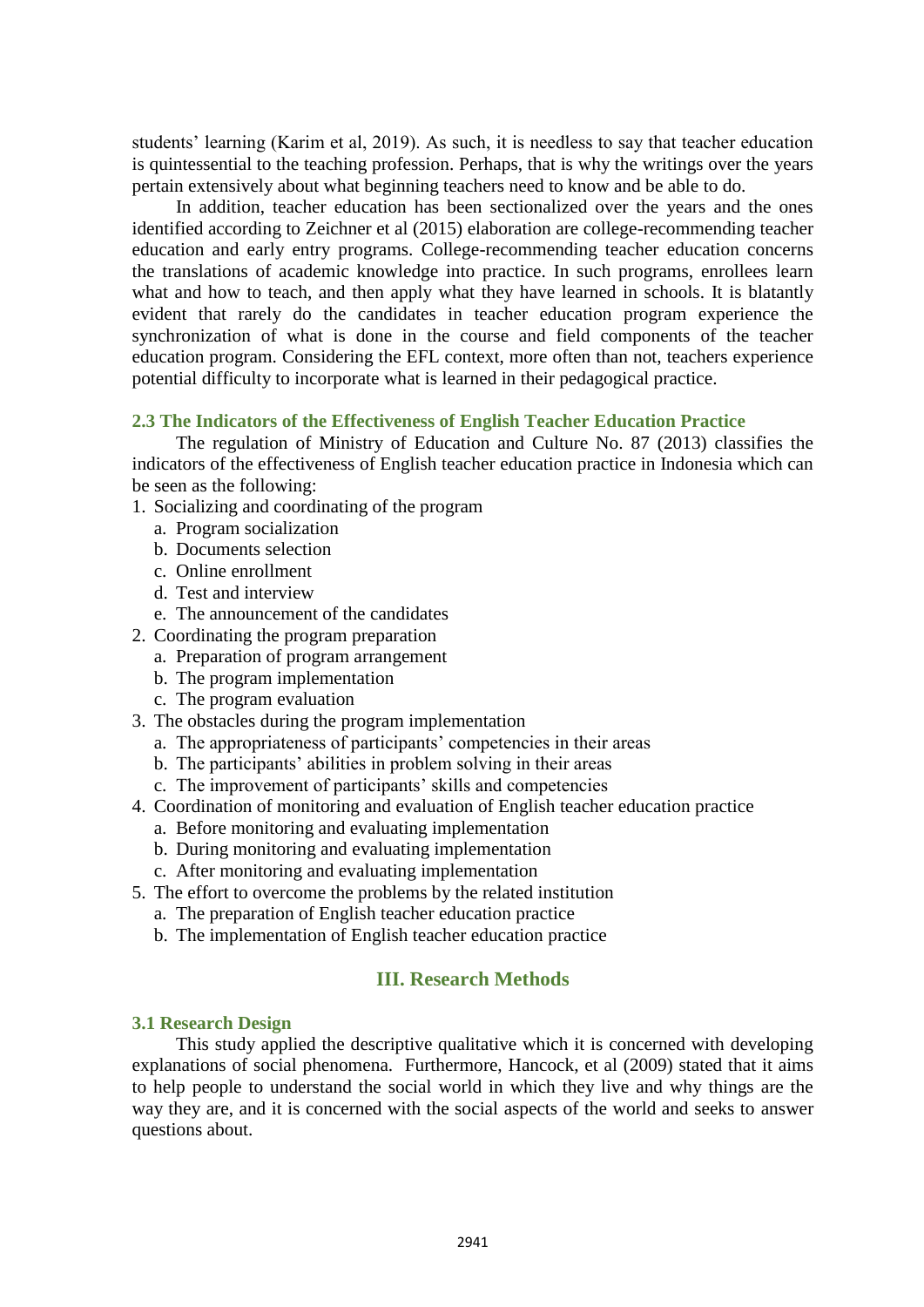#### **3.2 The Subjects of the Study**

The subjects of this study were 10 mentors and 30 participants of English teacher education practice in Medan

#### **3.3 The Technique of Collecting Data**

This study used questionnaire as the technique of collecting data which questionnaire is a set of printed or written questions with a choice of answers, devised for the purposes of a survey or statistical study. Polit and Beck (2004:729) define questionnaire as an instrument for gathering self-report information from respondents through selfadministration of questions in a paper-and-pencil format.

#### **3.4 The Technique of Analyzing Data**

This study used the technique of analyzing data from Miles, Huberman & Saldana (2014) which consist of data condensation, data display and data verification.

## **IV. Result and Discussion**

#### **4.1 The Data**

The data were taken from the 10 mentors and 30 participants of English teacher education practice in Medan by using open questionnaire.

#### **4.2 The Data Analysis**

#### **The Effectiveness of English Teacher Education Practice**

The regulation of Ministry of Education and Culture No. 87 (2013) classifies the indicators of the effectiveness of English teacher education practice in Indonesia such as: 1) Socializing and coordinating of the program, 2) Coordinating the program preparation, 3) The obstacles during the program implementation, 4) Coordination of monitoring and evaluation of English teacher education practice, and 5) The effort to overcome the problems by the related institution. The data can be described as the following:

| <b>Table 1.</b> Socializing and coordinating of the English teacher education practice |          |     |      |      |           |
|----------------------------------------------------------------------------------------|----------|-----|------|------|-----------|
| Indicators                                                                             | Very bad | Bad | Fair | Good | Very good |
| Program                                                                                |          |     | 25 % | 75 % |           |
| socialization                                                                          |          |     |      |      |           |
| Documents                                                                              |          |     | 30 % | 70 % |           |
| selection                                                                              |          |     |      |      |           |
| Online enrollment                                                                      |          |     | 20 % | 80 % |           |
| Test and interview                                                                     |          |     | 20 % | 80 % |           |
| The announcement                                                                       |          |     | 25 % | 75 % |           |
| of the candidates                                                                      |          |     |      |      |           |

#### **a. Socializing and Coordinating of the Program**

The data indicated that the socializing and coordinating of the English teacher education practice in Medan were quite effective since most respondents gave the answers good for the Socializing and coordinating of the program.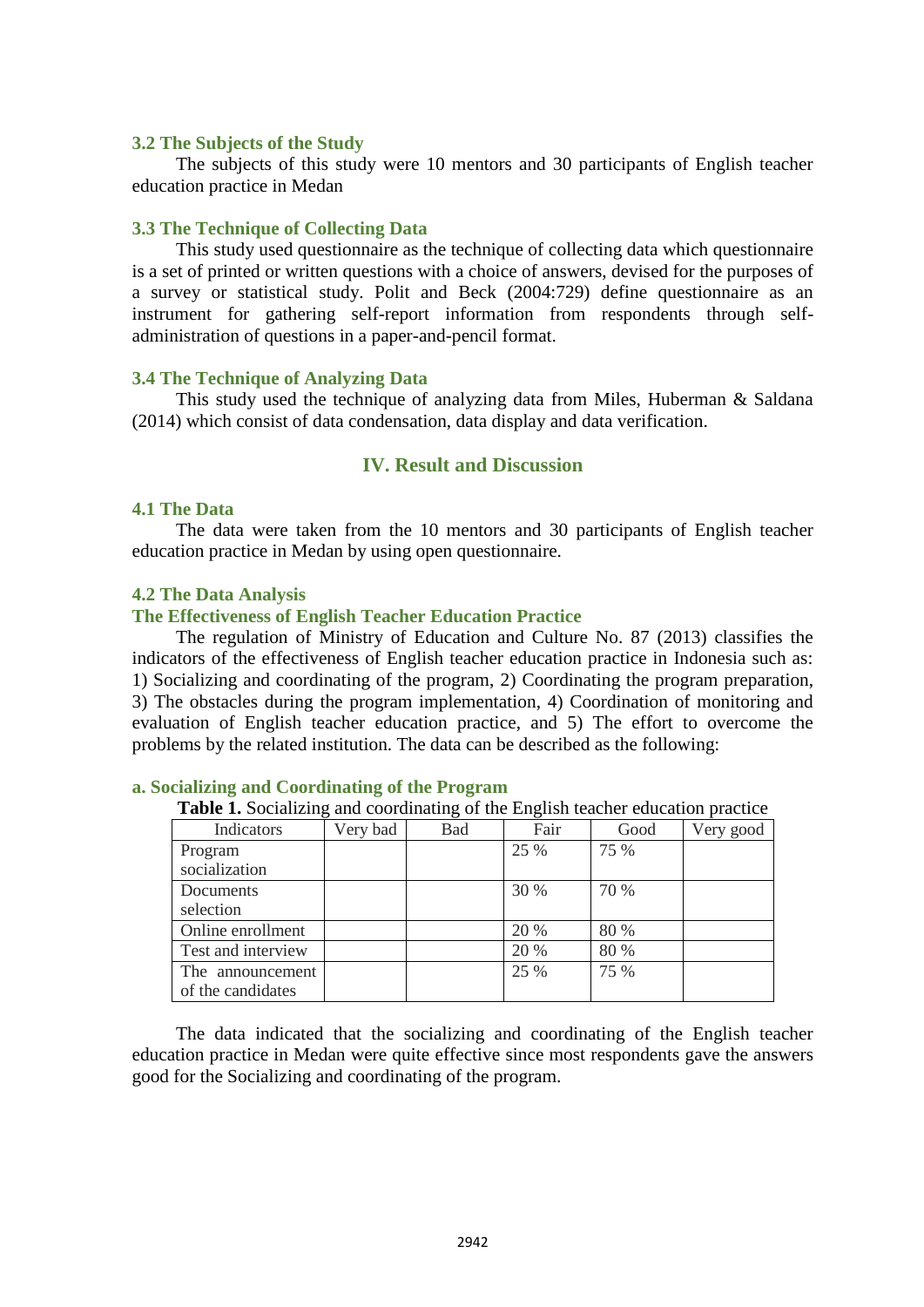# **b. Coordinating the Program Preparation**

| Indicators     | Very bad | Bad | Fair | Good | Very good |
|----------------|----------|-----|------|------|-----------|
| Preparation of |          |     | 25 % | 75 % |           |
| program        |          |     |      |      |           |
| arrangement    |          |     |      |      |           |
| The program    |          |     | 30 % | 70 % |           |
| implementation |          |     |      |      |           |
| The program    |          |     | 25 % | 75 % |           |
| evaluation     |          |     |      |      |           |

**Table 2.** Coordinating the program preparation of the English teacher education practice

The data indicated that the coordinating the program preparation of the English teacher education practice in Medan were quite effective since most respondents gave the answers good for the socializing and coordinating of the English teacher education practice.

## **c. The Obstacles during the Program Implementation**

**Table 3.** The obstacles during the program implementation preparation of the English teacher education practice

| Indicators         | Very bad | <b>Bad</b> | Fair | Good | Very good |
|--------------------|----------|------------|------|------|-----------|
| The                |          |            | 70 % | 30 % |           |
| appropriateness of |          |            |      |      |           |
| participants'      |          |            |      |      |           |
| competencies in    |          |            |      |      |           |
| their areas        |          |            |      |      |           |
| The participants'  |          |            | 50 % | 50 % |           |
| abilities in       |          |            |      |      |           |
| problem solving    |          |            |      |      |           |
| in their areas     |          |            |      |      |           |
| The improvement    |          |            | 60 % | 40 % |           |
| of participants'   |          |            |      |      |           |
| skills and         |          |            |      |      |           |
| competencies       |          |            |      |      |           |

The data indicated that the coordinating the program preparation of the English teacher education practice in Medan were quite effective since most respondents gave the answers fair for minimize the obstacles during the program implementation preparation of the English teacher education practice.

| d. Coordination of Monitoring and Evaluation of English Teacher Education Practice              |  |
|-------------------------------------------------------------------------------------------------|--|
| <b>Table 4.</b> Coordination of monitoring and evaluation of English teacher education practice |  |

| Indicators        | Very bad | Bad | Fair | Good | Very good |
|-------------------|----------|-----|------|------|-----------|
| Before monitoring |          |     | 40 % | 60 % |           |
| and evaluating    |          |     |      |      |           |
| implementation    |          |     |      |      |           |
| During monitoring |          |     | 30 % | 70 % |           |
| and evaluating    |          |     |      |      |           |
| implementation    |          |     |      |      |           |
| After monitoring  |          |     | 30 % | 70 % |           |
| and evaluating    |          |     |      |      |           |
| implementation    |          |     |      |      |           |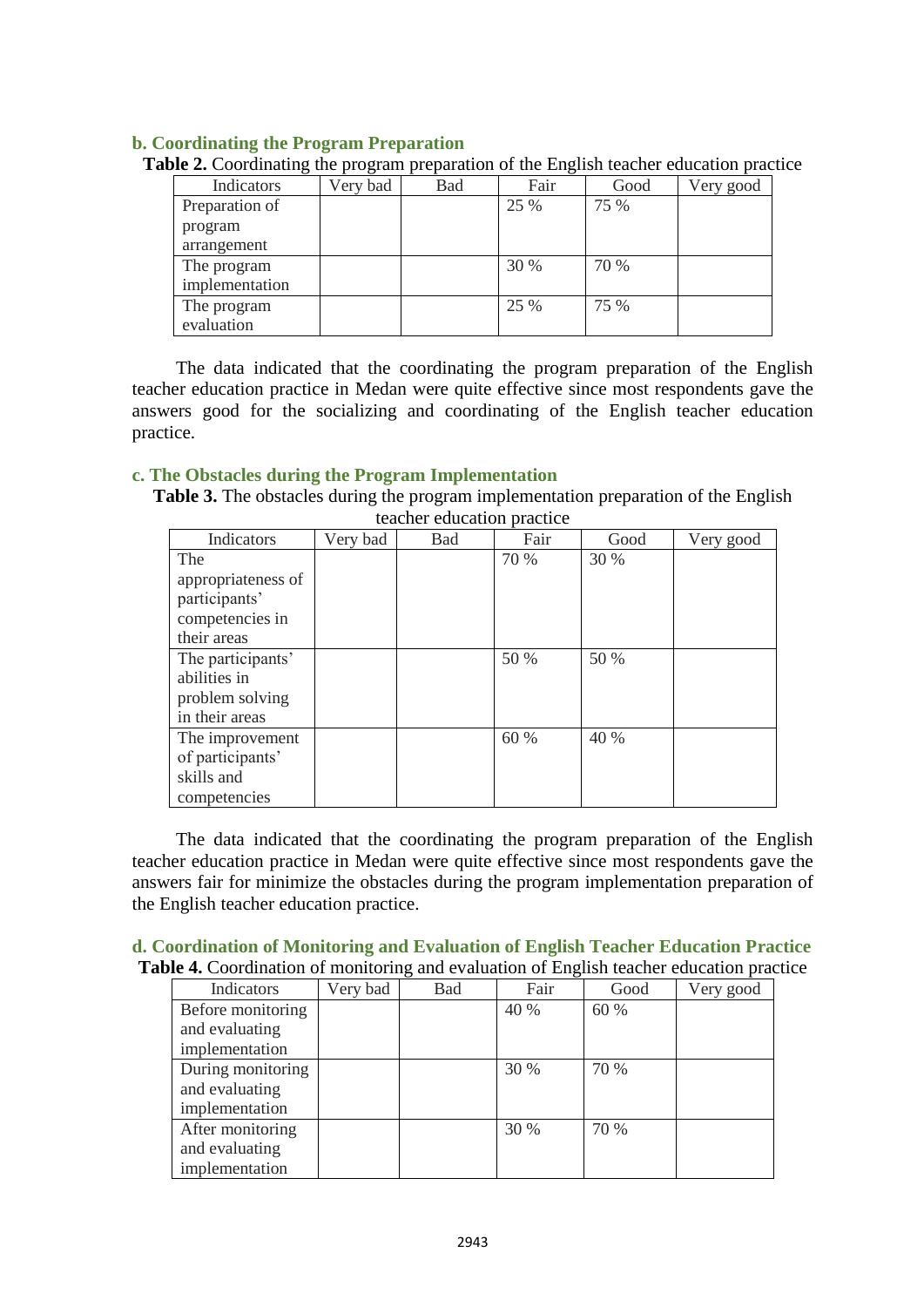The data indicated that the Coordination of monitoring and evaluation of English teacher education practice in Medan were quite effective since most respondents gave the answers good for Coordination of monitoring and evaluation of English teacher education practice.

# **e. The Effort to Overcome the Problems by the Related Institution**

**Table 5.** The effort to overcome the problems by the related institution of English teacher education practice

| Indicators         | Very bad | Bad | Fair | Good | Very good |
|--------------------|----------|-----|------|------|-----------|
| The preparation of |          |     | 60 % | 40 % |           |
| English teacher    |          |     |      |      |           |
| education practice |          |     |      |      |           |
| The                |          |     | 60 % | 40 % |           |
| implementation of  |          |     |      |      |           |
| English<br>teacher |          |     |      |      |           |
| education practice |          |     |      |      |           |

The data indicated that the effort to overcome the problems by the related institution of English teacher education practice in Medan were quite effective since most respondents gave the answers fair for overcome the problems during the program implementation preparation of the English teacher education practice.

# **4.3 The Finding and Discussion**

The finding of this study is as the following:

The English teacher education practice in Medan was quite effective since most of respondents gave the "good" statement for socializing and coordinating of the program, coordinating the program preparation, and coordination of monitoring and evaluation of English teacher education practice. Meanwhile, most of them gave the "fair" statement for the obstacles during the program implementation preparation and the effort to overcome the problems by the related institution in the English teacher education practice.

The result of the study proved that the English teacher education practice in Medan fulfilled the classification or indicators of the effectiveness in implementing the education practice for English teacher. Moreover, it was supported by Madani & Pourmohammadi (2017) who stated that the programs are intended to keep practicing teachers up-to-date and or to address the issues which occur in their practical teaching. Furthermore, it is important to highlight the role of the program as a necessary response to the development of scientific literacy of students through experimental work practices of teachers in their classrooms. Lozano et al. (2004) reported that professional development program prepared for language teachers increased opportunities to strengthen academic content knowledge and develop teacher leadership skills.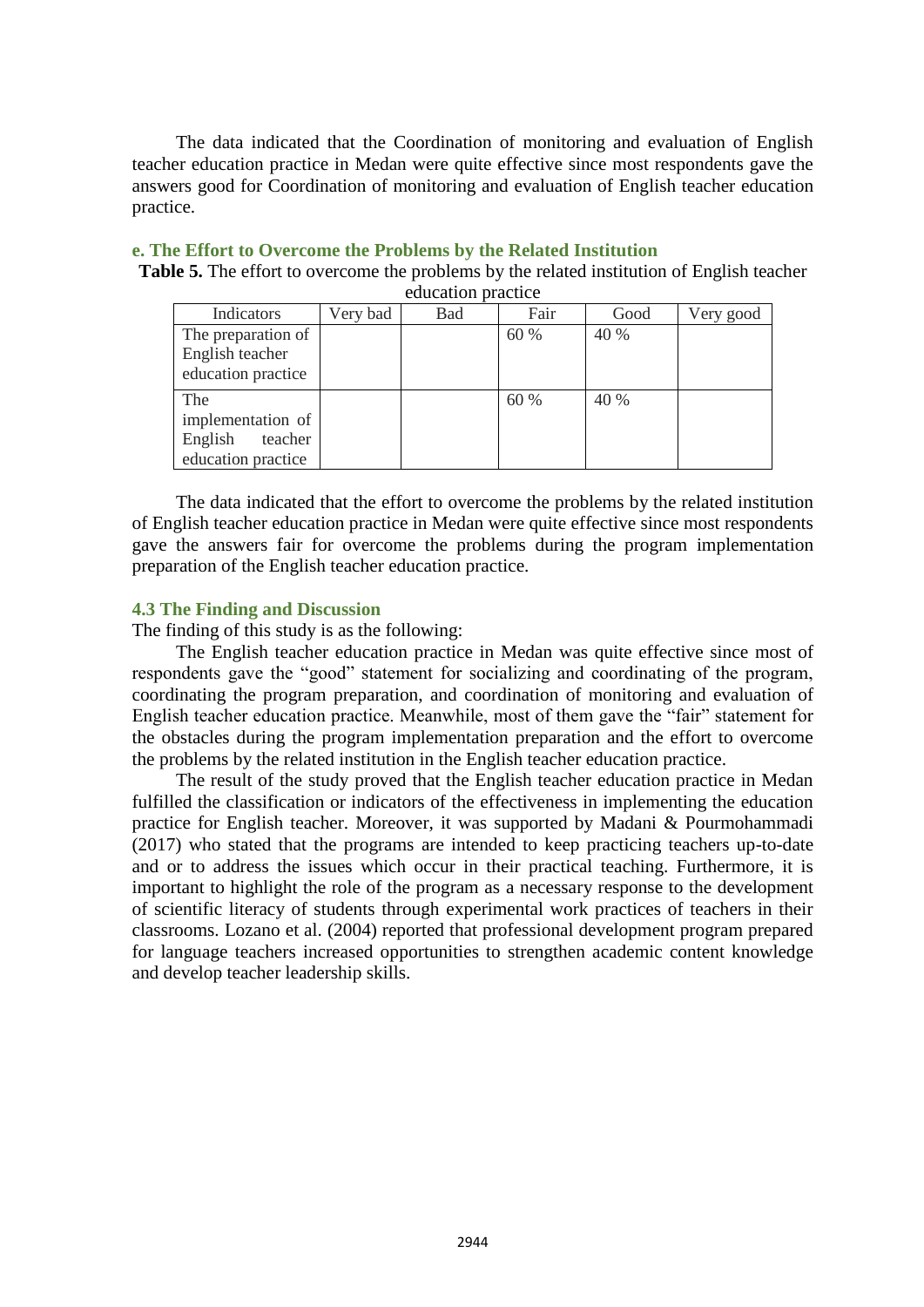# **V. Conclusion**

According to finding, it can be dawn a conclusion that the English teacher education practice in Medan was quite effective since most of respondents gave the "good" statement for socializing and coordinating of the program, coordinating the program preparation, and coordination of monitoring and evaluation of English teacher education practice. Meanwhile, most of them gave the "fair" statement for the obstacles during the program implementation preparation and the effort to overcome the problems by the related institution in the English teacher education practice.

#### **References**

- Bahar, et al. (2020). Teacher's Use of Power Bases as Perceived by ELT Students in Tertiary Education. Budapest International Research and Critics Institute-Journal (BIRCI-Journal) Vol 3, No 2, Page: 1426-1434.
- Darling-Hammond, L. (2017). Teacher Education around the World: What Can We Learn from International Practice? *European Journal of Teacher Education*, *1-19*
- Dewi, H. (2011).The Effectiveness of Indonesian English Teachers Training Programs in Improving Confidence and Motivation**.** *International Journal of Instruction January 2011 Vol.4, No.1*
- Duta, N., Tomoaica, E., & Panisoara, G. (2015). Desirable characteristics defining to describe an effective teacher. *Procedia - Social and Behavioral Sciences 197 (2015) 1223 – 1229*
- Gultom, S. et al. (2020). Teaching Skills of Teacher in Increasing Student Learning Interest. Budapest International Research and Critics Institute-Journal (BIRCI-Journal) Vol 3, No 3, Page: 1564-1569
- Hancock, B., Ockleford, E., & Windridge, K. 2007. *An Introduction to Qualitative Research*. The NIHR RDS EM / YH
- Karim, A., Shahed, F. H., Mohamed, A. R., Rahman, M. M., & Ismail, S. A.M.M. (2019). Evaluation of the Teacher Education Programs in EFL Context: A Testimony of Student Teachers' Perspective. *International Journal of Instruction*
- Karim, A., Mohamed, A. R., & Rahman, M. M. (2017). EIA--A Teacher Education Project in Bangladesh: An Analysis from Diversified Perspectives. *International Journal of Instruction*, *10*(4), 51-66.
- Lozano, A. S., Sung, H., Padilla, A. M., & Silva, D. M. (2004). A statewide professional development program for California foreign language teachers. *Foreign Language Annals, 37*, 268–277
- Lupascu, A. R. Pânisoar, G., Pânisoar, I-O. (2014). Characteristics of effective teacher. *Procedia - Social and Behavioral Sciences 127 (2014) 534 – 538*
- Madani, R. R., & Pourmohammadi, M. (2017). An Investigation of the Effectiveness of English Teachers' in-Service Training on Iranian Third Grade High School Students' English Achievement. *Journal of Applied Linguistics and Language Research Volume 4, Issue 1, 2017, pp. 57-74*
- Miles, M. B., Huberman, A.M., & Saldana, J. (2014). *Qualitative Data Analysis, A Methods Sourcebook Edition 3*. USA: Sage Publications
- Mohammaditabar, M., Bagheri, M. S., Yamini, M., & Rassaei, E. (2019). Iranian EFL Teachers' Perspectives of Qualities of a Good Language Teacher: Does Educational Context Make a Difference? *Cogent Education, 6: 1651442*